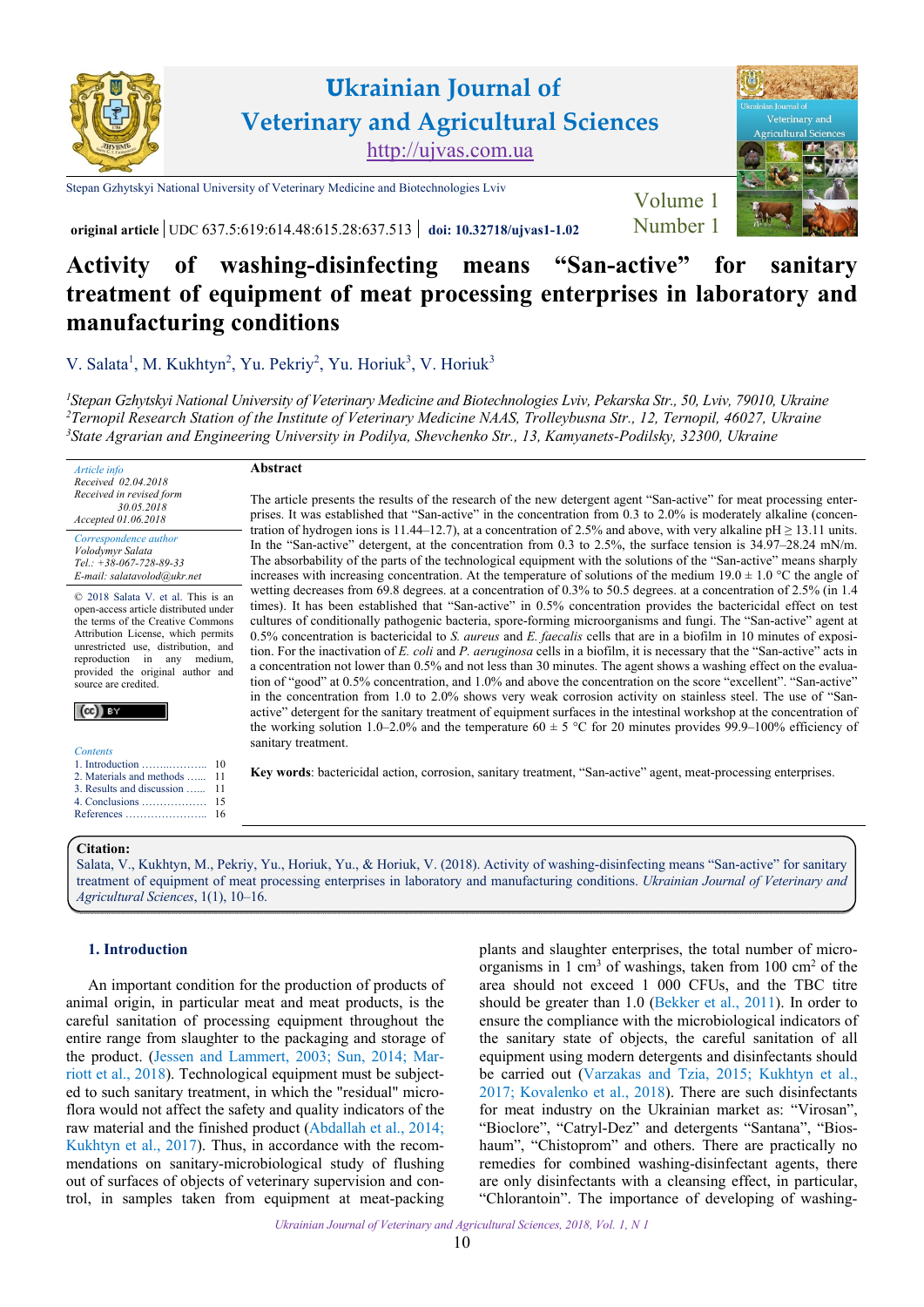<span id="page-1-0"></span>disinfectants is that they combine two important properties washing and disinfection [\(Knape et al., 2015;](#page-6-0) [Meireles et al.,](#page-6-0) [2016\)](#page-6-0). This is exactly why "San-active", a washingdisinfectant, was developed by us, which active substances are CHAS, surfactants, alkali, complexones and corrosion inhibitors.

*The purpose of the work* was to investigate the bactericidal properties of the "San-active" agent in relation to test cultures of conditionally pathogenic bacteria, spore-forming microorganisms and fungi; cleaning properties and corrosion of stainless steel to determine the efficiency of sanitary treatment of technological equipment in the intestine workshop of meat processing enterprises.

#### **2. Materials and methods**

When determining the solubility of the washingdisinfective agent "San-active", 50 cm3 of the agent in small portions of 10 cm<sup>3</sup> was introduced into a glass cylinder of 50 cm3 of distilled water, stirring constantly with a glass rod. The solubility of the substance in  $\text{cm}^3$  per 100  $\text{cm}^3$  of water was determined by the formula:

$$
X = \frac{(P - P_1) \times 100}{\dot{O}}
$$
, where

*P* – number of the researched agent taken in the experiment,  $(cm<sup>3</sup>)$ ;

 $P_1$  – remains of the agent after the experiment, (cm<sup>3</sup>);

 $\acute{o}$  – volume of solvent, (cm<sup>3</sup>).

The research on the determination of the surface tension of the solutions of the "San-active" solution was carried out with the aid of the Traube stamagumometer.

The research on the determination of the foaming capacity of the solutions of the "San-active" agent was carried out using the Ross-Miles device, and the results obtained in percentages were calculated using the formula:

$$
X = \frac{H_0 \times 100}{H}
$$

where,  $H_0$  – initial foam volume (mm);

*H* − column height of the investigated solution, (mm). The resistance of the foam was determined by the formula:

$$
\acute{O}=\frac{\acute{I}_{10}}{\acute{I}_{0}}
$$

where,  $H_{10}$  – reduction of foam for 10 minutes.

Investigation of the wetting capacity of solutions of the "San-active" was carried out by measuring the marginal angle of wetting on the boundary between the phase separation of the solution-air-solid surface using the X-13 device at a temperature of  $19 \pm 1$  °C and  $55 \pm 5$  °C.

Determination of the bactericidal concentration of the "San-active" agent was carried out using *E. coli, P. aeruginosa, S. aureus, E. faecalis, B.cereus, B. subtillis, Candida spp.* and *Penicillium spp* test cultures. Additionally, cultures were tested for temperature stability, phenol and chloramine ([Kukhtyn et al., 2017\)](#page-6-0). The daily culture bacteria were prepared in a 0.85% solution of sodium chloride containing bacterial cells of 1 bcm/cm<sup>3</sup> according to the optical standard of turbidity. Different concentrations of solutions were prepared from the detergent and disinfectant, they were introduced in  $10 \text{ cm}^3$  of a Flourinsky jar and heated to a temperature of  $+60 \pm 5$  °C in a water bath. 0.1 cm<sup>3</sup> of 1 billion bacterial cells were injected to concentrations of the substance. The compound was stirred and after 10, 20,

and 30 minutes,  $1 \text{ cm}^3$  of solution was taken and put into Petri cups filled with  $15 \text{ cm}^3$  of nutrient medium. The presence of microorganisms of test cultures after the action of the detergent and disinfectant was determined according to generally accepted methods in microbiology. The control was 0.3% of the working solution of chloranthine. Exposure of 10, 20 and 30 minutes was chosen depending on the time, which is usually spent on the processing of milking equipment in the production environment.

The degree of corrosion activity was determined according to the generally accepted method. Samples of metals were used in the experiments, from which the technological equipment of the meat processing enterprises was manufactured: aluminum, stainless and zinced steel, sizes 50 x 20 mm and thickness from 1 to 4 mm.

The determination of the washing effect was carried out on plates of stainless steel and glass size  $10 \times 10$  cm<sup>2</sup>. The surface of these plates was pre-applied with a layer of pork fat (mist), which was added 10% of soot and dried at room temperature for two days. Then, using a gauze swab, the plates were washed with the investigated agents. The evaluation of the results was made visually, paying attention to the level of cleanliness of the plates according to the following criteria:

- absence of washing effect, estimation "bad" – the surface of the plates dirty, fatty;

- wash effect is "insignificant" – the surface of the plates is cloudy, oily, it is possible to have single particles of contamination;

- mark "good" – the surface of the plates has a clean appearance, but after rinsing, the water is collected in a drop, when the liquid is applied, to indicate the fatty film appear yellow spots or streaks of colored fat;

- mark "excellent" – the surfaces of the plates are clean, wettability is uniform, even after applying the liquid to indicate the fatty film, the absence of yellow stains and bands.

The obtained research results were processed statistically using programs Microsoft Excel and Statistics 6. The difference was considered probable at  $P \le 0.05$ ;  $P \le 0.01$  and  $P \leq 0.001$ .

# **3. Results and discussion**

Studies are needed in the development of detergents for the food industry to determine the solubility and dissolution rates [\(Da Costa Luciano et al., 2016\)](#page-6-0). All detergents should be readily dissolved in water to prevent sediment deposition on the surfaces of technological equipment parts ([Le Maire](#page-6-0)  [et al., 2000](#page-6-0); [Seddon et al., 2004;](#page-6-0) [Kowalska, 2016](#page-6-0)). Therefore, at the dissolution rate, washing-disinfectants are divided into fast-dissolving – dissolution time of 5 minutes, wellsoluble – from 6 to 15 minutes and slowly soluble – more than 15 minutes.

We have found that at a temperature of  $19 \pm 1$  °C and  $55 \pm 5$  °C the solubility of the "San-Active" was 100, and in the time of dissolution it turned out to be rapidly soluble, the solution dissolved for 30 minutes. This indicates that the detergent can be used under normal production conditions and dissolve at a temperature of  $19 \pm 1$  °C and at a temperature of  $55 \pm 5$  °C.

In order to separate fat deposits on surfaces of the technological equipment and objects of the environment of slaughter shops and meat processing enterprises, it is neces-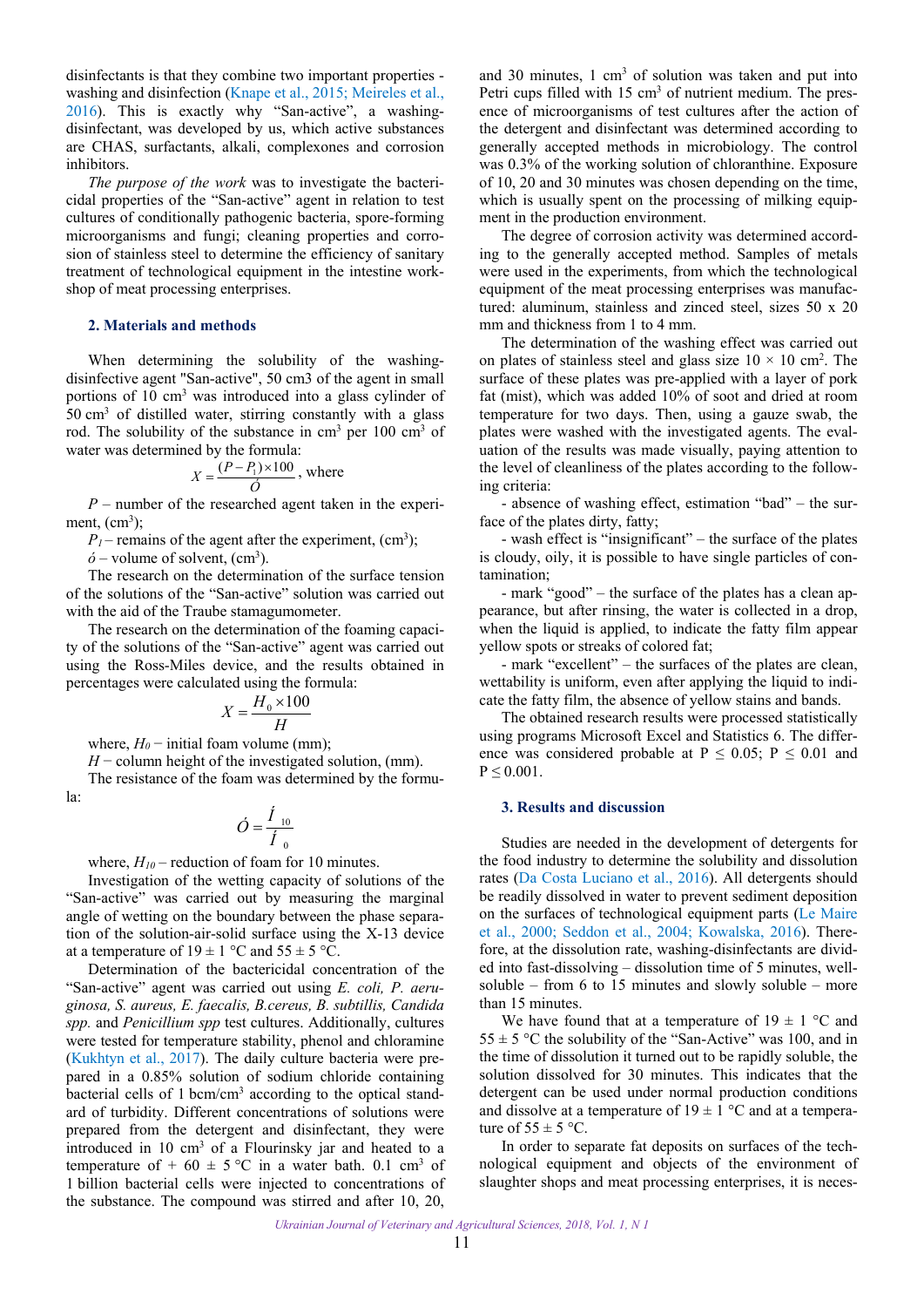sary that the agents show good sinking property that depends on the pH of solutions [\(Cazelle et al., 2015\)](#page-6-0).

Fig. 1 shows the dependence of the pH of solutions of the "San-active" on its concentration.



Fig. 1. pH solutions of agent "San-active" depending on its concentration

As it can be seen from the data in Fig. 1 solutions of the "San-active" agent at a concentration of 0.3 to 2.0% were moderately alkaline (concentration of hydrogen ions was 11.44–12.7), at a concentration of 2.5% and above, a very alkaline  $pH \le 13.11$  units. This indicates that such concentrations will have a good hydrolysis of fats.

It was found that the surface tension of distilled water is  $72.72 \pm 0.15$  mN/m. In solutions of detergents and washingdisinfectants, surface tension should be lower, compared with water [\(Li et al., 2015](#page-6-0)). According to normative documents, the value of the surface tension for solutions of detergents and washing-disinfectants, used for sanitary treatment of technological equipment at food industry enterprises, should not exceed 60 mN/m.

Fig. 2 shows results of investigations of the surface tension of solutions "San-active", depending on its concentration.



**Fig. 2.** Surface tension of solutions of the "San-active" depending on its concentration

As can be seen from the data shown in Fig. 2, that with increasing concentration of solutions of the "San-active" solution, there is a decrease of the surface tension. In the "San-active", at a concentration of 0.3%, the surface tension was 34.97 mN/m. It is evident from this fact that solution of the detergent in the concentration of 0.3% and above have good washing properties.

In order to ensure the maximum washing effect of the working surfaces of processing equipment, it is necessary that the concentration of detergents and washingdisinfecting means has sufficiently wetting property [\(Yao](#page-6-0)  [and He, 2014](#page-6-0)). In accordance with the requirements for detergents and washing-disinfectants for the sanitary treatment of processing equipment, the marginal angle of wetting should not be more than 90%. Therefore, a dissolved detergent or washing-disinfectant is a liquid with a reduced surface tension, which has the best wetting and washing properties.

The results of studies on the wetting capacity of the solutions of the "San-active" are shown in Fig. 3



**Fig. 3.** The wetting ability of solutions of the "San-active" depending on its concentration

As can be seen from the abovegiven data, the wettability of the parts of the technological equipment with solutions of the "San-active" will sharply increase with increasing concentrations. At the temperature of the solutions of the detergent  $19 \pm 1$  °C, the wetting angle increased from 69.8 degrees at a concentration of 0.3% of the detergent to

50.5 degrees at a concentration of 2.5%, i.e. in 1.4 times  $(P \le 0.01)$ .

An increase in the temperature of solutions of the "Sanactive" to  $55 \pm 5$  °C contributed to a growth of the wetting capacity by 1–1.5 degrees, compared with a temperature of  $19 \pm 1$  °C.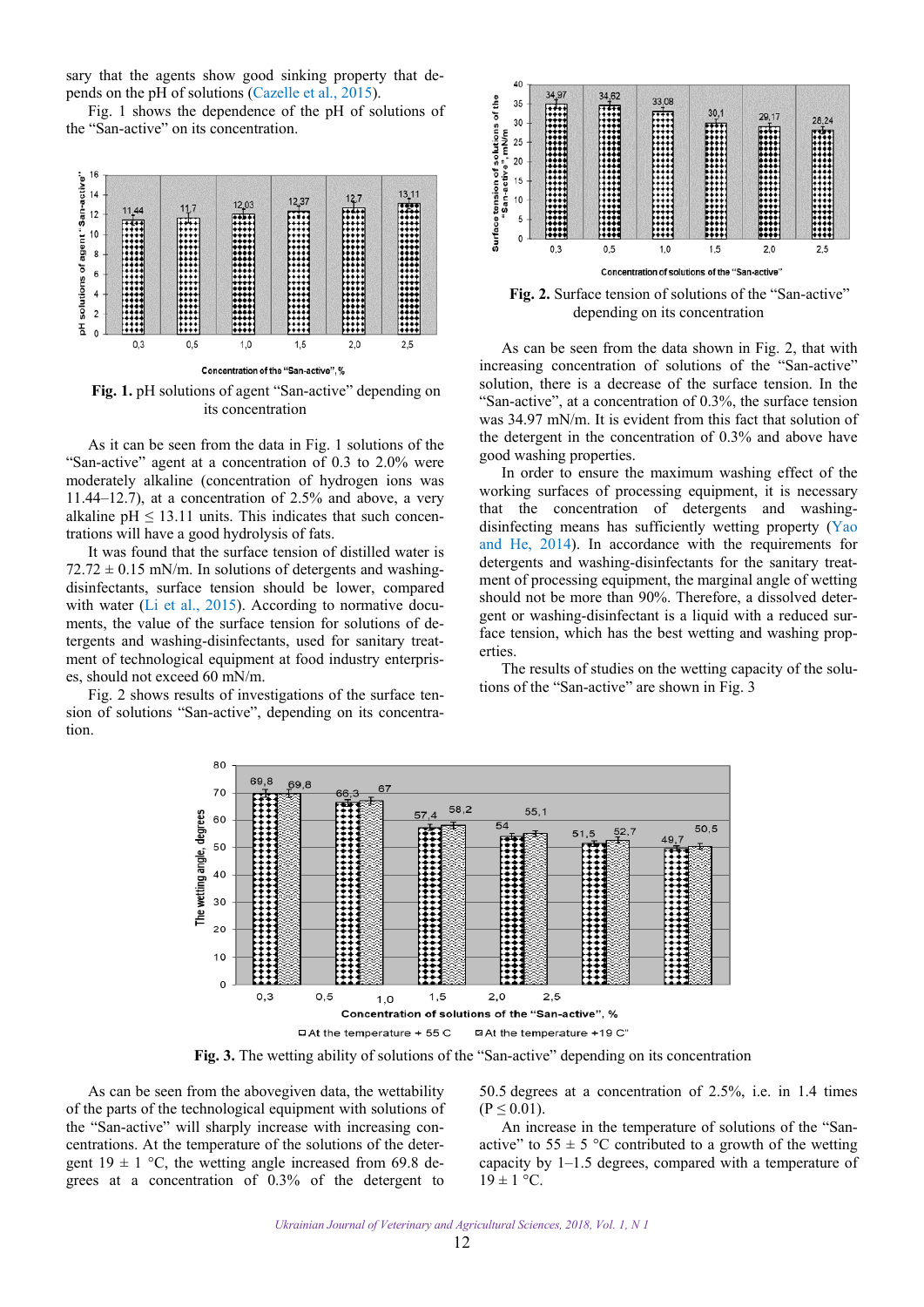Consequently, solutions of the "San-active" detergent, starting with 0.3% concentration, significantly increase the wettability of the surface.

During the sanitary treatment of processing equipment in the meat industry, detergents and washing-disinfectants with moderate foaming are used. If the detergents exhibit high foaming capacity, the washing process does not provide dissolving of contaminants.

The washing-disinfecting agent "San-active" showed a stronger antimicrobial effect on the gram-positive coccal form of the microflora, compared to gram-negative (Table 1).

# **Table 1**

Influence of the "San-active" on the test culture of conditional-pathogenic bacteria in the suspension method,  $n = 36$ 

|                   |            | Test cultures of microorganisms |                                       |    |    |             |    |    |         |    |    |               |       |
|-------------------|------------|---------------------------------|---------------------------------------|----|----|-------------|----|----|---------|----|----|---------------|-------|
|                   | Concentra- |                                 | S. aureus                             |    |    | E. faecalis |    |    | E. coli |    |    | P. aeruginosa |       |
| Name of the agent | tion, $%$  |                                 | The duration of the agent action, min |    |    |             |    |    |         |    |    |               |       |
|                   |            | 10                              | 20                                    | 30 | 10 | 20          | 30 | 10 | 20      | 30 | 10 | 20            | 30    |
|                   | 0.1        |                                 |                                       | +  |    |             |    |    |         |    |    | +             | $\pm$ |
| San-active        | 0.5        |                                 |                                       |    |    |             |    |    |         | +  |    |               |       |
|                   | 1.0        |                                 |                                       |    |    |             |    |    |         | +  |    |               |       |
|                   | 1.5        |                                 |                                       |    |    |             |    |    |         |    |    |               |       |
| Chloranthine      | 0.3        |                                 |                                       |    |    |             |    |    |         |    |    |               |       |

*Notes:* "+" – bactericidal action; "–" – absence of bactericidal action

The bactericidal action on bacteria *S. aureus* and *E. faecalis* was observed in 10 minutes at 0.1% concentration. During this time, at a concentration of 0.1%, the agent did not inactivate the microorganisms of the *E. coli* and *Pseudomonas aeruginosa*. The bactericidal effect on the *Pseudomonas aeruginosa* and *E. coli*, at the same concentration, manifested after 20 minutes of action of the detergent. "Sanactive", in a concentration of 0.5%, provided bactericidal effect on all types of conditional-pathogenic bacteria taken in the experiment after 10 minutes of contact with microorganisms.

The detergent "Chloranthine" in the concentration according to the instructions for use, showed a bactericidal effect on all conditional-pathogenetic microorganisms in 20 minutes of an action.

The "San-active" agent at a concentration of 0.1% showed no bactericidal effect on spore-forming microorganisms *B. cereus, B. subtillis*, and fungi of genus *Penicillium* for 30 minutes. However, at this concentration and 30– minute action, the agent inactivated the *Candida spp. Fungi.* (Table 2).

#### **Table 2**

Influence of "San-active" on spore-forming and fungal microflora in the suspension method,  $n = 36$ 

|                   |            | Test culture of microorganisms |                                       |    |    |           |    |    |              |    |    |                  |    |
|-------------------|------------|--------------------------------|---------------------------------------|----|----|-----------|----|----|--------------|----|----|------------------|----|
|                   | Concentra- |                                | B. subtillis                          |    |    | B. cereus |    |    | Candida spp. |    |    | Penicillium spp. |    |
| Name of the agent | tion, $%$  |                                | The duration of the agent action, min |    |    |           |    |    |              |    |    |                  |    |
|                   |            | 10                             | 20                                    | 30 | 10 | 20        | 30 | 10 | 20           | 30 | 10 | 20               | 30 |
|                   | 0.1        |                                |                                       |    |    |           |    |    |              |    |    |                  |    |
|                   | 0.5        |                                |                                       |    |    |           |    |    |              |    |    |                  |    |
| San-active        | $1.0\,$    | +                              |                                       |    |    |           |    |    |              |    |    |                  |    |
|                   | 1.5        |                                |                                       |    |    |           |    |    |              |    |    |                  |    |
| Chloranthine      | 0.3        |                                |                                       |    |    |           |    |    |              |    |    |                  |    |

*Notes:* "+" – bactericidal action; "–" – absence of bactericidal action

At the same time, a 0.5% solution of the agent showed a bactericidal effect on spore-forming microflora after 30 minutes, on fungi of genus *Penicillium* – after 20 minutes, and on yeast of the genus Candida – for 10 minutes.

Starting from 1.0% concentration, the "San-active" agent provided a bactericidal effect on spore-forming and fungal microflora for 10 minutes. The bactericidal action of the "Chloranthine" was similar to that of the "San-active" in 0.1% concentration.

According to the results of many studies, microorganisms have a major part of their existence in the environment in a self-generated protein-polysaccharide biofilm that protects them from environmental factors [\(Burmolle et al.,](#page-6-0) [2006;](#page-6-0) [Langsrud et al., 2016](#page-6-0); [Moretro and Langsrud, 2017](#page-6-0)). The planktonic form of its existence is used by microorganisms only for the colonization of other environmental objects [\(Abee et al., 2011;](#page-6-0) [Coughlan et al., 2016](#page-6-0)). Therefore, for effective control of bacteria on the technological equipment of the meat processing industry with the help of disinfectants and detergents, evoke the necessity to study their effect on bacteria formed in biofilms.

The results of studies on the influence of the "Sanactive" on conditionally pathogenic microorganisms that are formed in the biofilm are given in Table. 3.

As can be seen from Table. 3, the "San-active" agent at 0.1% concentration did not exhibit bactericidal action on the conditionally pathogenic microorganisms present in the formed biofilm, even within 30 minutes of exposition. According to table 3, this concentration of the agent provided bactericidal action for 20 minutes of exposure to all conditionally pathogenic microorganisms in planktonic form, indicating an increased resistance of bacteria that are formed in a biofilm.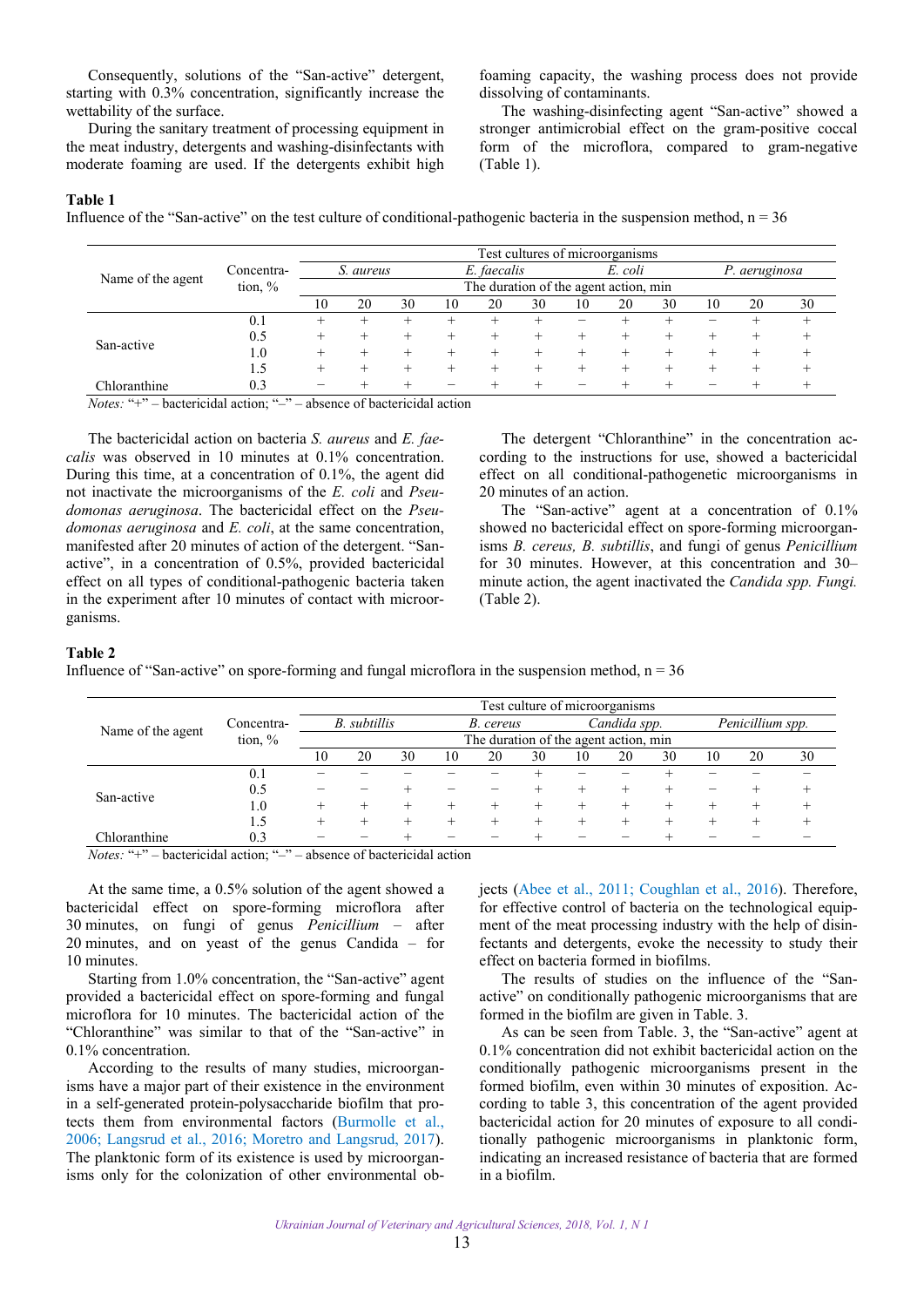# **Table 3**  Influence of "San-active" on conditional pathogenic microorganisms that are formed in a biofilm at a temperature of  $60 \pm 5$  °C,

| $n =$ | $\sim$<br>$ -$ |  |  |  |  |  |
|-------|----------------|--|--|--|--|--|
|       |                |  |  |  |  |  |

|                           |                | Test cultures of microorganisms which are formed in biofilms |           |    |                             |    |         |    |               |  |  |
|---------------------------|----------------|--------------------------------------------------------------|-----------|----|-----------------------------|----|---------|----|---------------|--|--|
|                           | Concentration, |                                                              | S. aureus |    | E. faecalis                 |    | E. coli |    | P. aeruginosa |  |  |
| Researched agent          | $\%$           |                                                              |           |    | Duration of an action, min. |    |         |    |               |  |  |
|                           |                | 10                                                           | 30        | 10 | 30                          | 10 | 30      | 10 | 30            |  |  |
|                           | 0.1            |                                                              |           |    |                             |    |         |    |               |  |  |
| San-active                | 0.5            |                                                              |           |    |                             |    |         |    |               |  |  |
|                           | $1.0\,$        |                                                              |           |    |                             |    |         |    |               |  |  |
|                           |                |                                                              |           |    |                             |    |         |    |               |  |  |
| Control (Distilled water) |                |                                                              |           |    |                             |    |         |    |               |  |  |

*Notes:* "+" – bactericidal action; "-" – absence of bactericidal action

The "San-active" agent at 0.5% concentration provided an inhibitory effect on bacteria *S. aureus* and *E. faecalis* for 10 minutes of actions. However, a ten-minute exposure at such a concentration did not provide complete bactericidal action on *E. coli* and *P. aeruginosa* cultures present in the biofilm. In order to achieve the death of the bacteria of the Pseudomonas aeruginosa and E. coli, which are in the biofilm, it is necessary that the working solution of the "Sanactive" agent should be at a concentration of not less than 0.5% at an exposure of not less than 30 minutes.

A slight difference in bactericidal concentration and exposure to microorganisms, which are both in planktonic form and formed in a biofilm, is explained by the high alkalinity of the working solutions of the agent with a pH of 12 and more units, as well as a high temperature of  $60 \pm 5$  °C. The presence of alkali in the "San-active" and its use at high

temperature provides hydrolysis and temperature denaturation of the matrix of biofilms, while the disinfectant of the catamenium AB exhibits bactericidal action.

Thus, the conducted researches indicate that the developed agent "San-active" can be used for neutralization of conditionally pathogenic bacteria, spore-forming and fungal microflora on the surfaces of objects of the meat processing industry in the concentration of working solutions of 0.5% and above  $60 \pm 5$  °C and exposure not less than 30 minutes.

Washing-disinfectants, used in the meat and dairy industry, in addition to bactericidal action, should have a good washing effect on the mark well or excellent.

The study of the washing properties of the "San-active" was carried out in laboratory conditions. The agent was used at concentrations from 0.1 to 1.5% (Table 4).

## **Table 4**

Washing capacity of the "San-active",  $n = 12$ 

| Name of the agent | Temperature of the working<br>solution, <sup>o</sup> C | Concentration of washing-<br>disinfecting agents | Evaluation of washing effect |  |  |
|-------------------|--------------------------------------------------------|--------------------------------------------------|------------------------------|--|--|
|                   |                                                        | 0.1                                              | Good                         |  |  |
| San-active        | $60 \pm 5$                                             | 0.5                                              | Good                         |  |  |
|                   |                                                        | 1.0                                              | Excellent                    |  |  |
|                   |                                                        | 1.5                                              | Excellent                    |  |  |
| Chloranthine      | $35 \pm 5$                                             | 0.3                                              | Good                         |  |  |

As can be seen from Table. 4, the "San-active" agent at a concentration of 0.1–0.5% showed a good washing effect, and starting from 1.0% concentration – excellent. Consequently, the results indicated that, in order to provide an excellent washing effect of technological equipment at meat industry enterprises, the concentration of the "San-active" should not be lower than 1.0%.

At present, in meat processing enterprises, technological equipment mainly consist of stainless steel [\(Al-Adawi et al.,](#page-6-0) [2016\)](#page-6-0). Therefore, when developing the means for sanitary treatment of processing equipment, it is important to study the corrosion activity of such means for metal surfaces ([Okafor et al., 2009](#page-6-0)).

Working solutions of detergents or disinfectants should not cause corrosion of metal parts of equipment for more than 2.0  $g/m^2$ -year (corrosion rate), for stainless steel –  $6.0$  mg/m<sup>2</sup>-hour.

Solutions of the "San-active" from 1.0 to 2.0% concentration exhibited a slight corrosion activity on stainless steel, which ranged from 0.01 to 0.03  $g/m^2$ -year, which, respectively, was 200 and 66 times is smaller, compared to allowable indicators (Table 5).

The corrosion speed rate of 1.0–2.0% of solutions of the "San-active" did not exceed  $0.16$  mg/m<sup>2</sup>-year. This indicated the possibility of its use for sanitary processing of technological equipment without damaging the working surfaces.

Production testing of sanitary processing of technological equipment in the intestinal workshop was carried out by the "San-active" washing-disinfectant according to the following scheme:

- rinsing the equipment with warm water at a temperature of 40–50 °С using the automatic device Karcher;

- hand washing with 0.5–2.0% solution of the detergent "San-active" at a temperature of  $60 \pm 5$  °C for 20 minutes;

- the final rinse with water at a temperature of 40–50 °С with the help of the automatic device Karcher.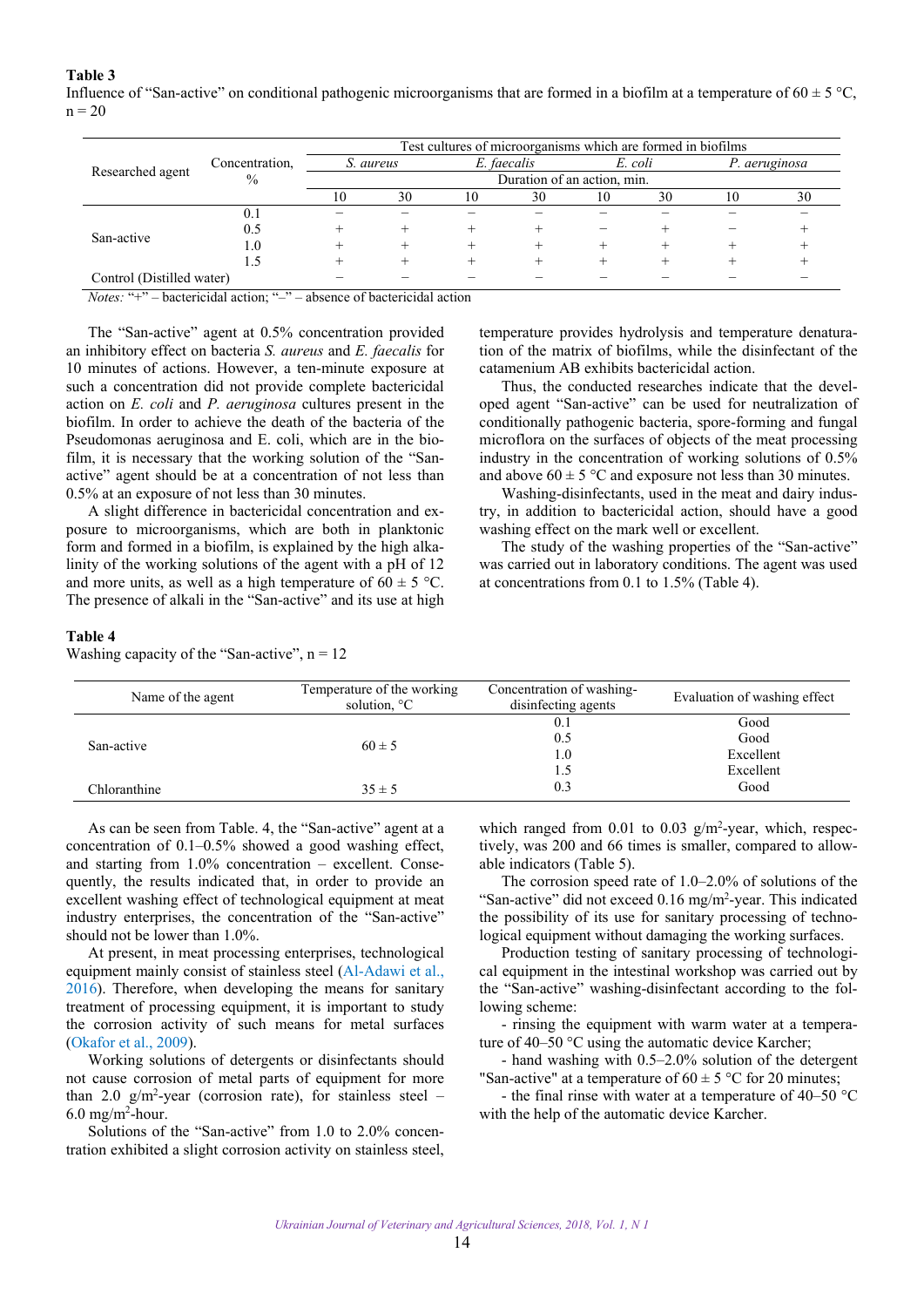<span id="page-5-0"></span>**Table 5**  Corrosive action of solutions of detergent "San-active" on stainless steel,  $M \pm m$ ,  $n = 9$ 

|                   | Concentration of             |                   | Mass of samples   | Size of corro-      | Speed of corro-           |
|-------------------|------------------------------|-------------------|-------------------|---------------------|---------------------------|
| Name of the agent | solutions of<br>agents, $\%$ | Initial           | in 182,5 h.       | sion, $g/m^2$ -year | sion, $mg/m^2$ –<br>hours |
|                   | 1.0                          | $2.625 \pm 0.001$ | $2.624 \pm 0.001$ | 0.01                | 0.05                      |
| San-active        |                              | $2.644 \pm 0.001$ | $2.642 \pm 0.002$ | 0.02                | 0.1                       |
|                   | 2.0                          | $2.620 \pm 0.002$ | $2.617 \pm 0.002$ | 0.03                | 0.16                      |
| Chloranthine      | 0.3                          | 2.515             | 2.513             | 0.02                | 0.1                       |

*Notes:* norm – size of corrosion – 2.0 g/m<sup>2</sup>-year; speed of corrosion – 6.0 mg/m<sup>2</sup>-hour

At the end of the sanitary treatment, the abovementioned scheme removed the equipment from the equipment for microbiological examination and the detection of residues of the detergent on its surface. On the average, the microbial number of washes from the working surfaces of equipment in the intestinal workshop, after the completion of the technological process, was  $10^6$ – $10^8$  CFU/cm<sup>3</sup> (Table 6).

Conducting sanitation using "San-active" at a concentration of 0.5% contributed to a decrease in the number of microorganisms by 99.8–99.9%. The microbial number of

washes was  $(4.3 \pm 0.22) \cdot 10^3 - (1.3 \pm 0.1) \cdot 10^4$  CFU/cm<sup>3</sup>, depending on the type of equipment. The given amount of microflora on the equipment exceeded the microbiological standard of purity  $(1\ 000\ \text{CFU/cm}^3\ \text{per}\ 100\ \text{cm}^2\ \text{of}\ \text{area}).$ Sanitary treatment with a 1.0% concentration provided a reduction of 99.9% of microorganisms, and their amount in washings was  $(1.7-5.7) \cdot 10^2$  CFU/cm<sup>3</sup>, for the titre  $BGKP \geq 1$ . For 1.5–2.0% concentration of working solutions of the agent – sanitation efficiency was 100%.

#### **Table 6**

Microbiological indicators of washings out of technological equipment in the intestinal workshop using the "San-active",  $M \pm m$ ,  $n = 16$ 

|                                                     |          | Before processing             |                | After processing with "San-active" |              |               |
|-----------------------------------------------------|----------|-------------------------------|----------------|------------------------------------|--------------|---------------|
| Solution concen-                                    | Research | MW, CFU/cm <sup>3</sup> of    | the title of   | $MW, CFU/cm3$ of                   | the title of | Efficiency of |
| tration, $\%$                                       | object   | flush                         | <b>BGKP</b>    | flush                              | <b>BGKP</b>  | processing, % |
|                                                     |          | $(6.7 \pm 0.41) \cdot 10^6$   | $0.001 - 0.01$ | $(1.3 \pm 0.10) \cdot 10^{4*}$     | $0.1 - 1$    | 99.8          |
|                                                     |          | $(5.9 \pm 0.37) \cdot 10^6$   | $0.1 - 1$      | $(7.3 \pm 0.4) \cdot 10^{3*}$      | $\geq$ 1     | 99.9          |
| 0,5                                                 |          | $(7.3 \pm 0.47) \cdot 10^{7}$ | $0.1 - 1$      | $(4.6 \pm 0.30) \cdot 10^{3*}$     | $\geq$ 1     | 99.9          |
|                                                     |          | $(8.8 \pm 0.56) \cdot 10^8$   | $0.1 - 1$      | $(4.3 \pm 0.22) \cdot 10^{3*}$     | $\geq$ 1     | 99.9          |
|                                                     |          | $(3.8 \pm 0.60) \cdot 10^{7}$ | $0.001 - 0.01$ | $(3.2 \pm 0.16) \cdot 10^{2*}$     | $0.1 - 1$    | 99.9          |
|                                                     |          | $(7.4 \pm 0.47) \cdot 10^6$   | $0.1 - 1$      | $(4.3 \pm 0.23) \cdot 10^{2*}$     | $\geq$ 1     | 99.9          |
| 1,0                                                 |          | $(2.1 \pm 0.15) \cdot 10^7$   | $0.1 - 1$      | $(1.7 \pm 0.1) \cdot 10^{2*}$      | $\geq$ 1     | 99.9          |
|                                                     |          | $(7.1 \pm 0.50) \cdot 10^{7}$ | $0.1 - 1$      | $(5.7 \pm 0.30) \cdot 10^{2*}$     | $\geq 1$     | 99.9          |
|                                                     |          | $(5.1 \pm 0.38) \cdot 10^6$   | $0.001 - 0.01$ | $(1.1 \pm 0.10) \cdot 10^{1*}$     | $0.1 - 1$    | 99.9          |
|                                                     |          | $(7.2 \pm 0.51) \cdot 10^5$   | $0.1 - 1$      | $\Omega$                           | $\geq$ 1     | 100           |
| 1,5                                                 |          | $(8.6 \pm 0.56) \cdot 10^6$   | $0.1 - 1$      | $(1.4 \pm 0.10) \cdot 10^{1*}$     | $\geq$ 1     | 99.9          |
|                                                     |          | $(6.7 \pm 0.39) \cdot 10^{7}$ | $0.1 - 1$      | $(7.2 \pm 0.4) \cdot 10^{1*}$      | $\geq 1$     | 99.9          |
|                                                     |          | $(4.5 \pm 0.23) \cdot 10^8$   | $0.001 - 0.01$ |                                    | $0.1 - 1$    | 100           |
|                                                     |          | $(3.9 \pm 0.17) \cdot 10^6$   | $0.1 - 1$      |                                    | $\geq$ 1     | 100           |
| 2,0                                                 |          | $(4.2 \pm 0.14) \cdot 10^{7}$ | $0.1 - 1$      |                                    | $\geq$ 1     | 100           |
|                                                     |          | $(3.1 \pm 0.21) \cdot 10^8$   | $0.1 - 1$      | $(1.2 \pm 0.1) \cdot 10^{1*}$      | $\geq$ 1     | 99.9          |
|                                                     |          | $(5.6 \pm 0.35) \cdot 10^5$   | $0.001 - 0.01$ | $(2.7 \pm 0.18) \cdot 10^{3*}$     |              | 99.5          |
| Chloranthine 0,3                                    |          | $(4.7 \pm 0.24) \cdot 10^{7}$ | $0.1 - 1$      | $(9.4 \pm 0.61) \cdot 10^{4*}$     | $\geq$ 1     | 99.8          |
| $\mathbf{a}$ $\mathbf{b}$ $\mathbf{c}$ $\mathbf{d}$ |          | $(4.7 \pm 0.21) \cdot 10^6$   | $0.1 - 1$      | $(7.3 \pm 0.51) \cdot 10^{4*}$     | $\geq 1$     | 98.4          |

*Notes:*  $* - P \le 0.001 - in$  comparison to the number of microorganisms before sanitation processing; Table for the separation of intestines; 2 – Tables of different purposes; 3 – Tanks of different purpose; 4 – Intestine cleaning machine

The use of the "Chloranthine" did not ensure the proper cleanliness of the surfaces of the technological equipment according to the norms. Its effect is similar to the use of 0.5% solution of the "San-active".

Thus, the obtained results indicate that the use of "Sanactive" detergent from 1.0 to 2.0% concentration at a temperature of  $60 \pm 5$  °C, an exposure of 20 minutes and a rinsing with an automatic device Karcher provides for 99.9– 100% efficiency of sanitary treatment in the intestinal shop.

## **4. Conclusions**

1. "San-active" disinfectant in the concentration from 0.3 to 2.5% is fast-dissolving in water, from moderately to very alkaline, and surface tension, wettability and foaming ability meet the requirements for facilities for sanitary processing of technological equipment for the meat industry.

2. The "San-active" agent in 0.5% concentration provides a bactericidal effect on test cultures of conditionallypathogenetic bacteria: *S. aureus, E. faecalis, E. coli, P. aeruginosa* (for 10 min); spore-forming microflora *B. cereus and B. subtillis* (after 30 min); on fungi of genus *Penicillium spp.* (after 20 min) and *Candida spp.* (after 10 minutes).

3. The "San-active" agent has a washing effect for the mark "good" at 0.5% concentration, and 1.0% and above is rated "excellent". In 1.0–2.0% of concentration shows a slight corrosion activity on stainless steel, which is 200–66 times lower than the permissible norm.

4. The use of "San-active" detergent from 1.0 to 2.0% concentration, at a temperature of  $60 \pm 5$  °C, exposure of